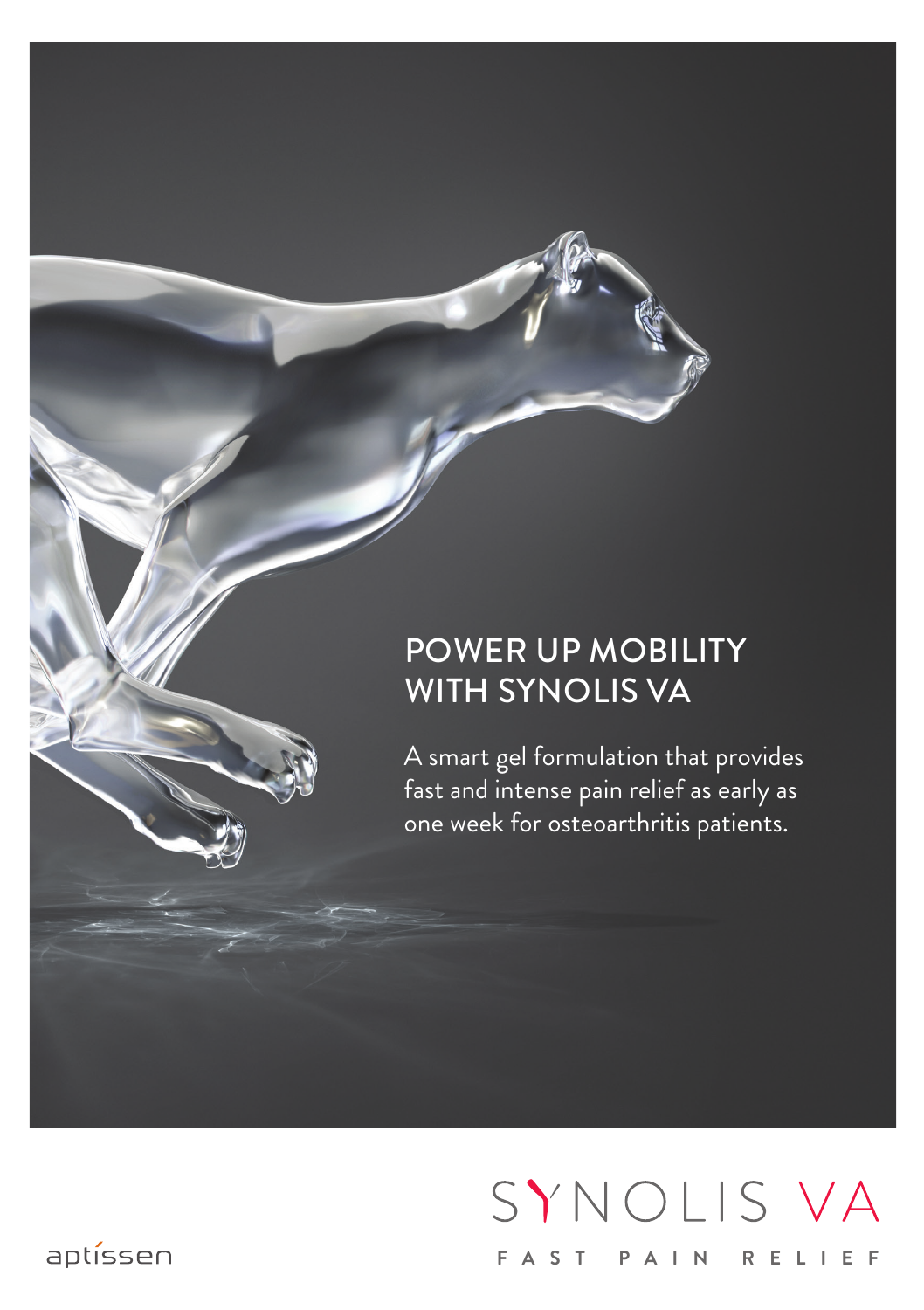### **SYNOLIS VA - A SMART GEL WITH UNRIVALED BENEFITS**

**HYALURONIC ACID**  $2%$ 



High lubrication

Better shock absorbance

Restoration of the viscoelastic properties of healthy synovial fluid

**SORBITOL**  $4%$ 

Strong endogenous<br>antioxidant

Preservation of viscosity and elasticity

Protection of hyaluronic acid

Hyaluronic Acid 1%



#### SYNOLIS VA

#### **SYNOLIS VA CHARACTERISTICS**

| $N_a$ H $A$<br>(sodium hyaluronic acid) | $\cdot$ 20 mg/ml<br>• Biofermentative origin<br>• Pharmaceutical grade product<br>• Molecular weight: 2MDa in the sterilized product |
|-----------------------------------------|--------------------------------------------------------------------------------------------------------------------------------------|
| Sorbitol                                | $40$ mg/ml                                                                                                                           |
| Sterilisation method                    | Moist heat                                                                                                                           |
| Storage conditions                      | Room temperature (2-25°C)                                                                                                            |
| Regimen for knee & hip                  | $\cdot$ 80 mg HA<br>• 160 <sub>mg</sub> of Sorbitol                                                                                  |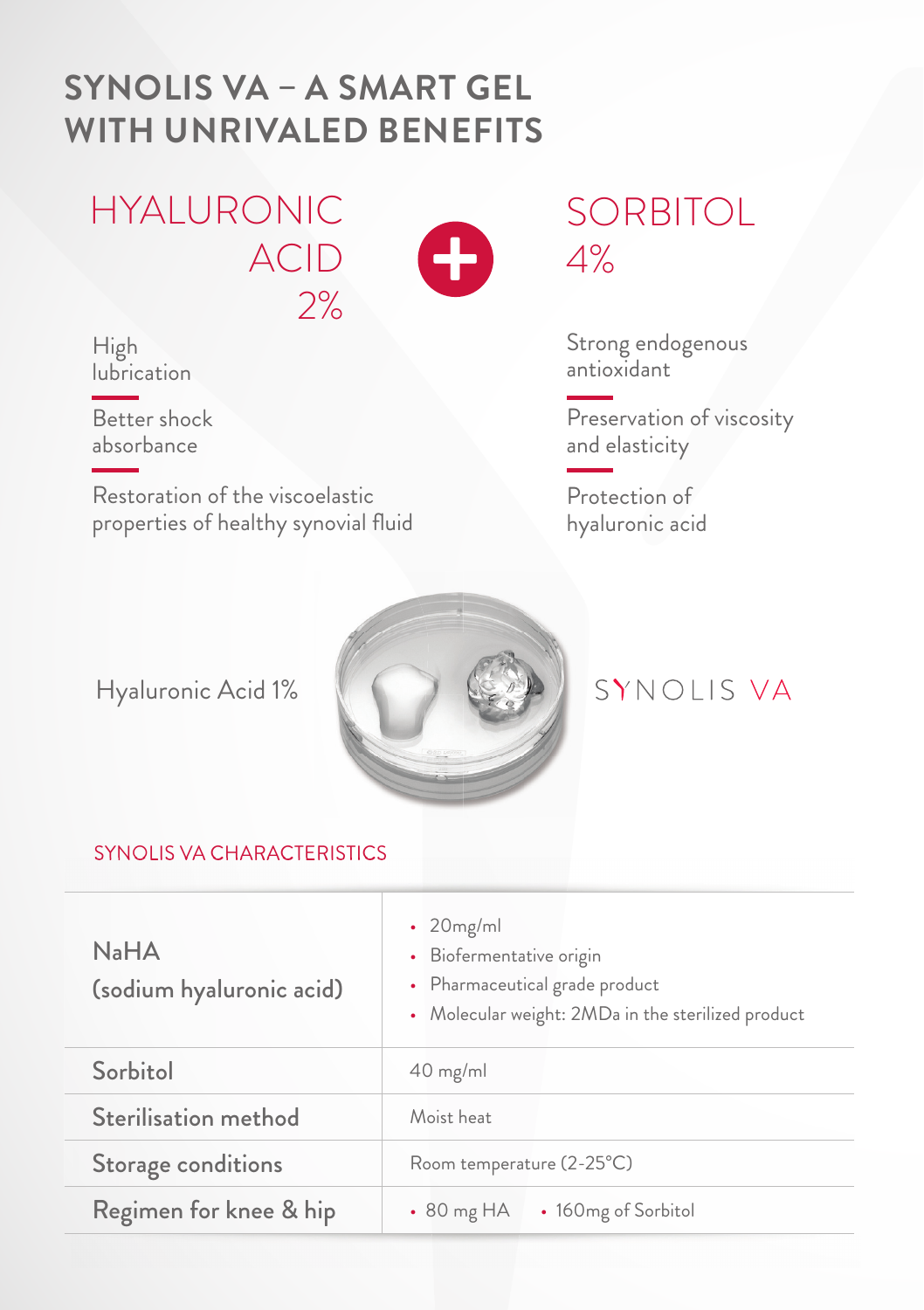### **sYnOlis Va - enHanCeD rHeOlOGiCal prOperties tO prOteCt tHe CartilaGe**

SYNOLIS VA is designed to reach the optimal crossover frequency (0.4 Hz), at which the switch from viscosity to elasticity occurs. Outperforming the viscoelastic properties of the healthy young synovial fluid, Synolis VA respond to the needs of OA joints in an optimal way.1



Compare to healthy young synovial fluid at  $2,5Hz^2$ 

#### THE IMPROVED RHEOLOGICAL PROPERTIES OF THE SYNOVIAL FLUID AFTER THE INJECTION OF SYNOLIS VA PROVIDE MANY BENEFITS TO OSTEOARTHRITIS PATIENTS1



Avoidance of bone contact



Raised cartilage protection



Optimal shock absorbance

Restoration of joint function

## **sYnOlis Va – pOWerFUl VisCO-antalGiC FOr a sWiFt relieF**



SYNOLIS VA REDUCES RECOURSE TO CO-MEDICATION4

 $-73\%$   $\frac{reduction}{\text{conendication}}$ 

reduction<br>in need for

\*1 point on the Likert scale

**1.** Gavard S, Reymond L. Poster presented at OARSI Congress 2013. **2.** Data on file.

**3.** Heisel J, Kipshoven C. Drug Res (Stuttg). 2013;63(9):445-9. **4.** Radenne F. Poster presented at IOACON Congress 2013.